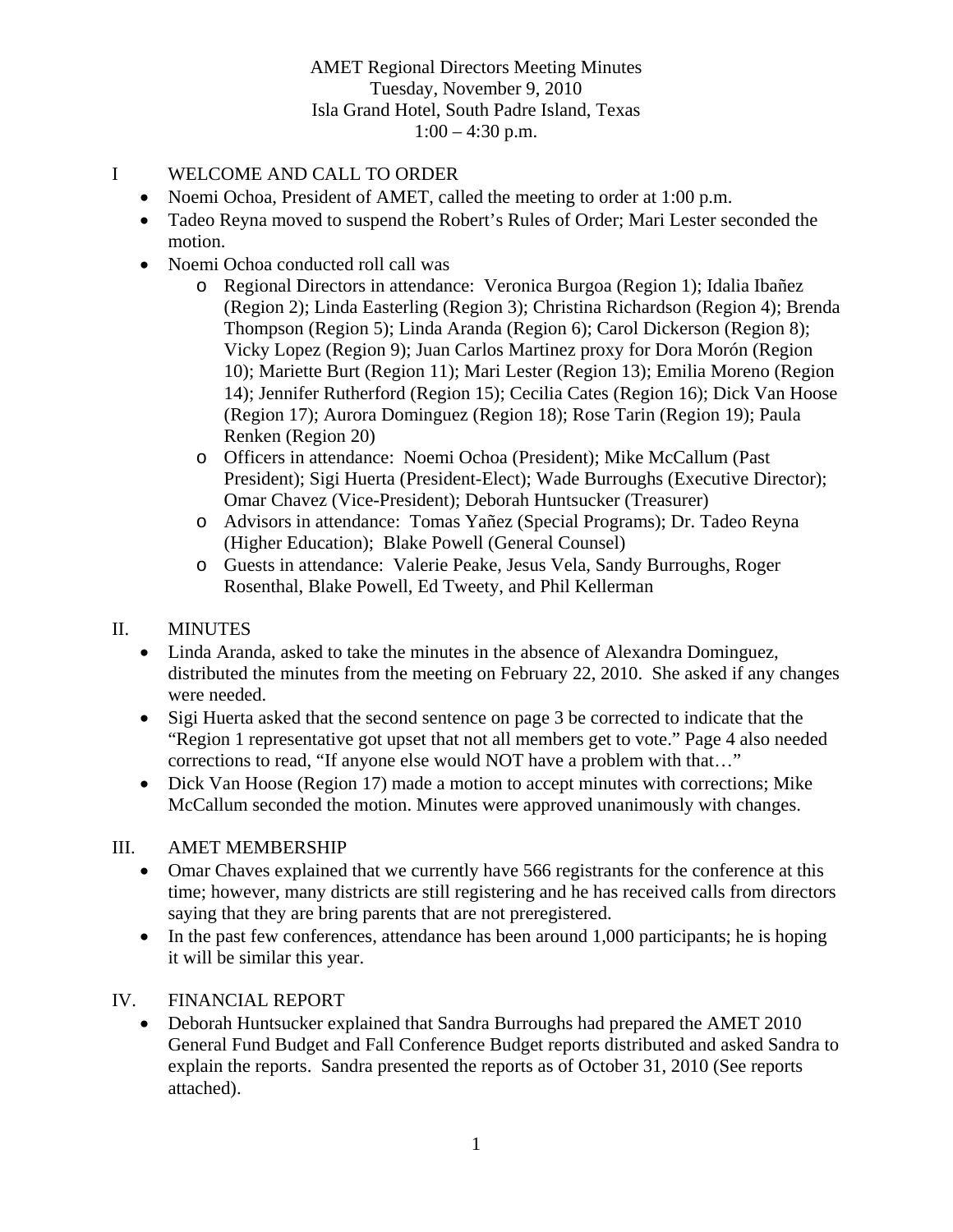- o Actual \$104,748.67 includes all funds collected before any bills have been paid; projected profit would be \$87,000.
- o Actual 2010 budget is \$61,677.85 with no expenses to date
- o Total Assets are \$226,077.71
- Deborah asked what the Insurance (Liability and Crime) entailed. Sandra explained that this liability policy is good for 1 year.
- Mike McCallum asked what the Website Host Fee was. Valerie Peake answered that is was the Vista Print Fee for conference registration confirmation
- Deborah made a motion to approve the budget as presented; Jennifer Rutherford seconded the motion. Budgets were approved.

# V. AMET BUDGET

- Wade Burroughs tried to get budget approved before the conference instead of after the fact as in the past few years.
- Wade explained the Proposed 2011 General Fund Budget (See report attached).
	- o Projections are based on 700 in attendance for a general operating balance of \$13,900
	- o Professional Fees (Audit) used to be \$600 but it has gone up to \$2,000. Sandra said there are less CPAs that are authorized to do these audits for non-profit organizations which has made the cost go up
	- o There are no Technology Improvements at this time, but they have been included
	- o TMIP has been included in the event they ask AMET to host coffee break at Secondary Credit Accrual Workshop
	- o Projecting \$13,900 balance is good considering last year we had a negative balance.
	- o Hoping total revenue will be \$113,000 to \$115,000
- Brenda Thompson (Region 5) moved that the budget be approved; Cecilia Cates (Region 16) seconded the motion. Budget approved as presented.

# VI. CONFERENCE STATUS

- Updates on Conference 2011
	- o Will be back in Corpus Christi, TX. at the Omni Hotel because they dismissed the charges (\$20,000) against the association if we booked the 2011 conference there. We will be at Omni Hotel (not Convention Center). Everything will be at the hotel to avoid the logistical problems we had last year. 566 people attended last year. We did not have as many driving attendees as we have had in the past so we can't have large projected numbers. We are projecting 500-600 in attendance so we should be fine to have everything at the hotel.
- Conference 2015
	- o We are looking at proposals for San Antonio, Dallas, McAllen
	- o San Antonio is asking us to have AMET conference in 2015. We can't get that contract unless we can get an approval on the funding for MEP. Currently, it does not look like Texas will get good MEP funds in 2015.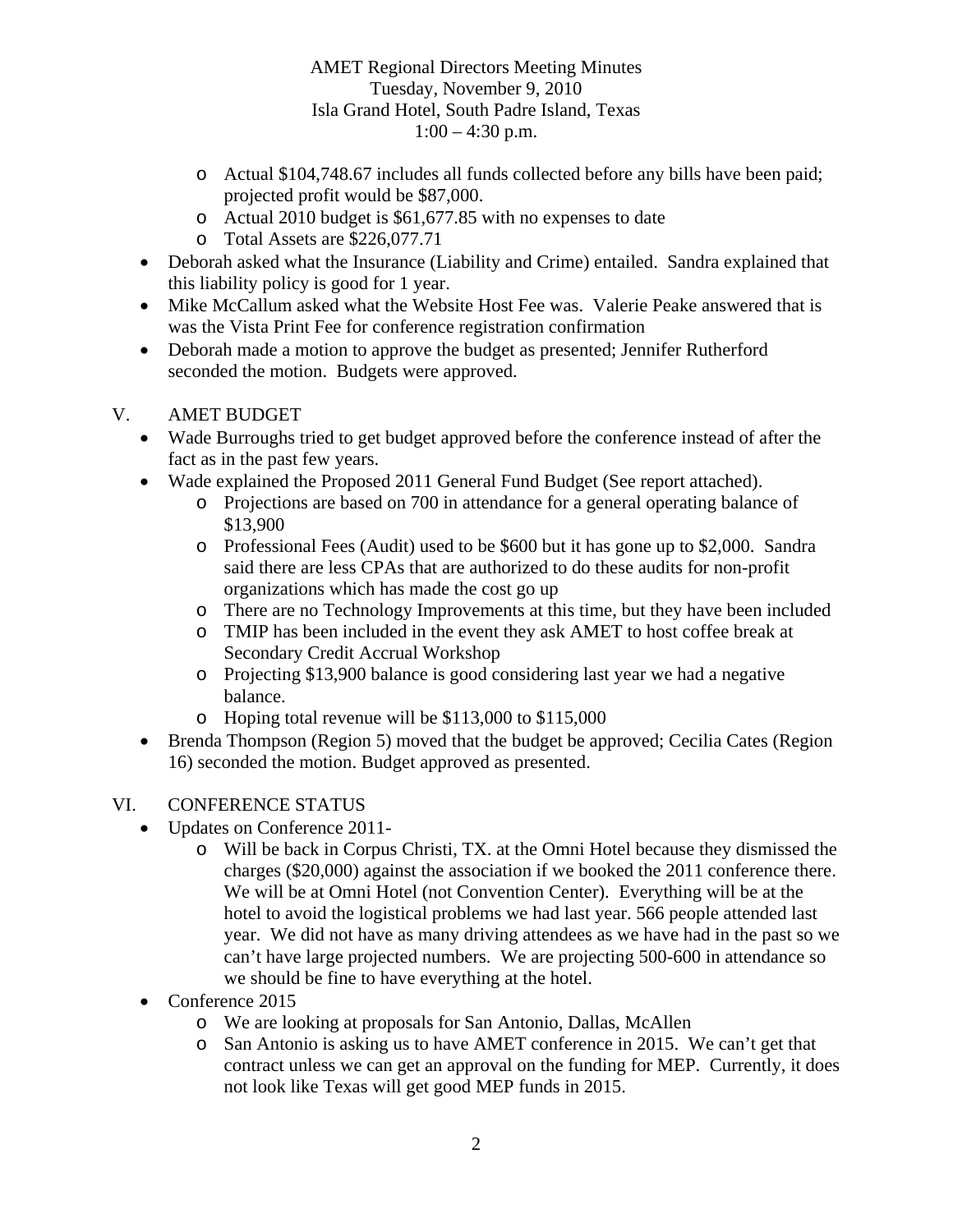- o Wade Burroughs has brochures for San Antonio options for 2015. Crowne Plaza is at the state rate; The Westin La Cantera Resort is higher.
- o We also have proposals for 2015 at Dallas Sheraton and McAllen Convention Center.
- 2012 is set for South Padre Island, TX.
- 2013 is in Houston, TX, at the Westin Galleria Hotel.
- 2014 back in South Padre Island, TX.
- Sigi suggested that we need to make money in our conferences. McAllen would not be good since we come to South Padre Island every other year; Dallas does not attract people so it is not good; San Antonio attracts a lot of people.
- Crowne Plaza is on the Riverwalk but not where people want to be. Wade had concerns that parking would be \$25 at the Crowne Plaza.
- Paula Renken (Region 20) said that at Solution Tree, they brought it to \$7.
- Tomas Yanez questioned that if we are uncertain about the MEP funding in the future, how can we book the conference that far in advance. Will they accept a contract that has a clause to get out of it if funding is not available? Wade said that they will have to investigate that issue.
- Roger Rosenthal mentioned that NASDME has that clause in their contracts every year. Roger will share their contract with Wade.
- Mike McCallum said Wade will work with AMET on contractual basis to get us that kind of contract.
- Mike suggestions that we table this decision until February 2011. Wade said he can't wait that long. Wade needs to pursue it at this time. Rooms are at \$118 for that county at that time. There is no such thing as State rate anymore. US government sets the rate.
- The Westin La Cortera in San Antonio has state rate at \$106. No charge for parking. Mike asked that if they are in the same county, shouldn't the Crowne Plaza be the same?
- Wade said "No". Corpus Christi had 3 different rates
- Carol Dickerson (Region 8) asked if we could wait and Wade said they wanted an answer on Nov.  $8<sup>th</sup>$  but he had asked for an extension of one day. They were going to have a space for us for 2015 only until Nov. 9th.
- Sigi asked Paula if the Westin La Cantera has a history with ESC 20. Paula said, "No".
- Tadeo Reyna said it is complimentary for \$14 valet parking for all guests.
- Sigi Huerta made a motion that the Conference Committee will make the decision; Deborah Huntsucker seconded the motion. Motion approved.
- 2010 Conference Status
	- o Sigi Huerta thanked the conference committee.
	- o Mari Lester (Region 13) explained that the conference committee looked at all the sessions and assigned the regional directors as facilitators starting with assigning ESC 1 director to session 1, etc. We have 4 open sessions since Christina Garza is no longer a director and Dora Morón is not attending the conference.
	- o Facilitator will introduce the presenter and remind participants to complete the conference evaluation. It might be a good idea to allow presenters to introduce themselves. Take a few minutes to thank presenter publicly on behalf of AMET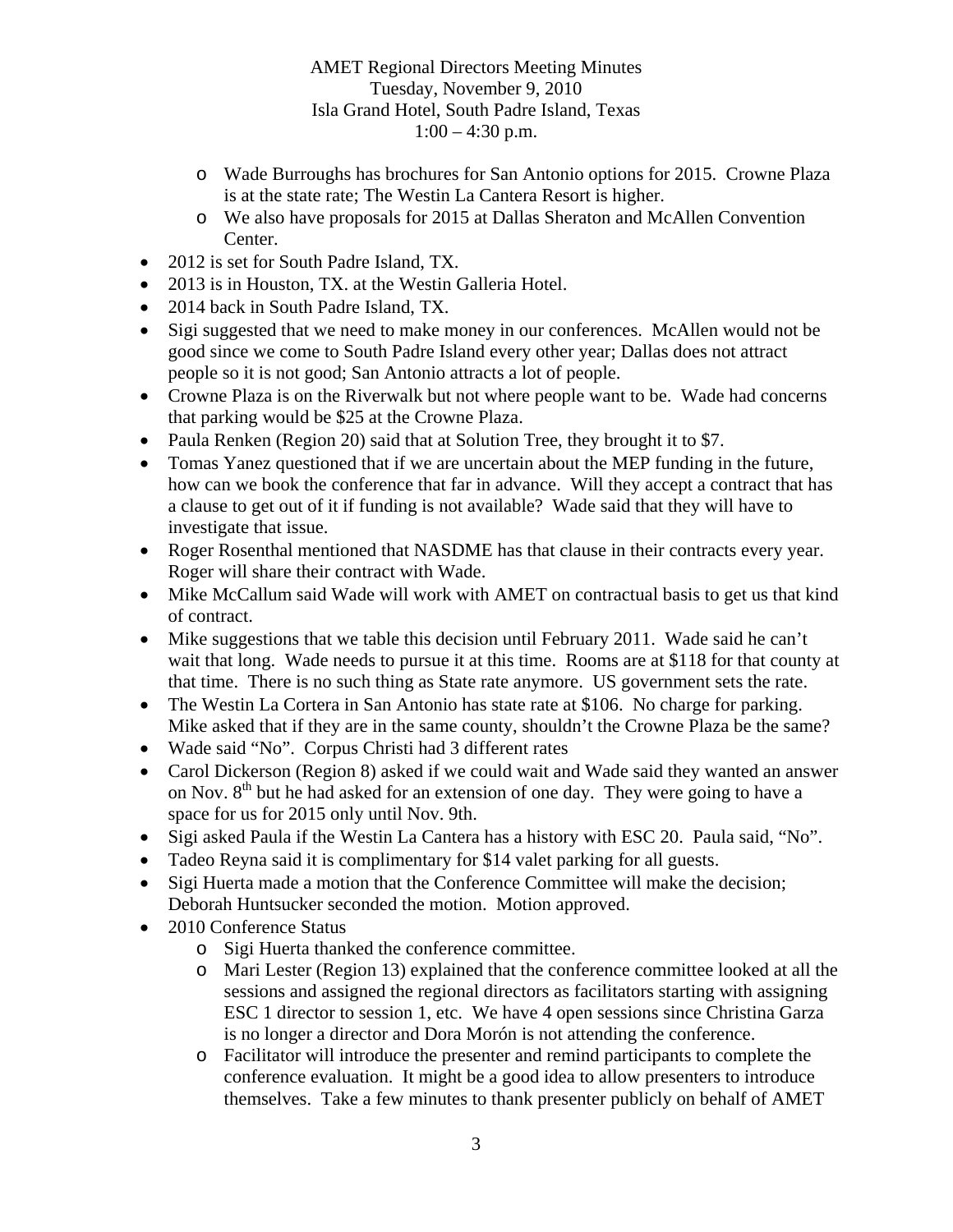after we introduce ourselves as regional director of AMET. Facilitator also needs to remind all that there will be a general assembly on Friday morning. Let them know that our membership is dwindling and we need more members. If you want to switch with someone else, this will be allowable if you approach that person assigned to facilitate and ask if they want to switch.

- o Sandra Burroughs needs help with registration tomorrow. Valerie Peake offered to assist.
- o On Thursday morning (8:00-8:30) we will meet with our region members at AMET regional meeting. Even numbered regions will get to nominate and vote for the regional director. Ask them what their concerns are to bring to these meetings. If there is a nomination on the floor at that meeting, they must be accepted. This is when the membership has an opportunity to make a nomination. Give the names to Sigi or Noemi so they can be announced at the general assembly.
- o Sigi asked for a show of hands for the directors that brought door prizes. They are to be given to Deborah on last day of conference.
- o Sigi brought suit garment bags, umbrellas, and other items.
- o We are to wear our red shirt on Thursday. Sigi will announce that regional directors with red shirts can provide assistance.
- o Deborah Huntsucker mentioned that we should have the roles and responsibilities of Regional Directors to read at the regional meetings. Regional Directors will be seated at the front at the assembly.
- o Tomas Yanez suggested that all directors discuss the same topics at the regional meetings and that the items be recorded on a uniformed form. Only the 10 regions that will have to elect regional directors will get this form.
- o They are on website. You will get a copy today.
- o Deborah asked if officers should be walking around at the general meetings. Sigi did not think this was necessary. Forms will be provided so every region can document the topics of discussion to be given the Sigi or Noemi.
- o We also need help manning the AMET booth. We will make \$1 for every ticket sold.
- o Carole Dickerson (Region 17) mentioned that she thought nomination had to be submitted beforehand because they needed director's approval. Sigi said they had, but if they wanted to nominate someone at that time, it must be accepted.
- o Sigi asked Blake if a proxy covered the role of running a regional director's meeting. Blake said a proxy is good from one meeting through the next.
- o Wade said constitutional by-laws indicate that an alternate had to be nominated in the event the director can't make it.
- o Juan Carlos Martinez (Region 10) volunteered to get the feedback forms to Noemi or Sigi.
- o Wade needs the numbers of participants that are present by region.
- o Nominations were as follows:
	- o Region 2 Idalia Ibanez
	- o Region 4 no nomination for regional director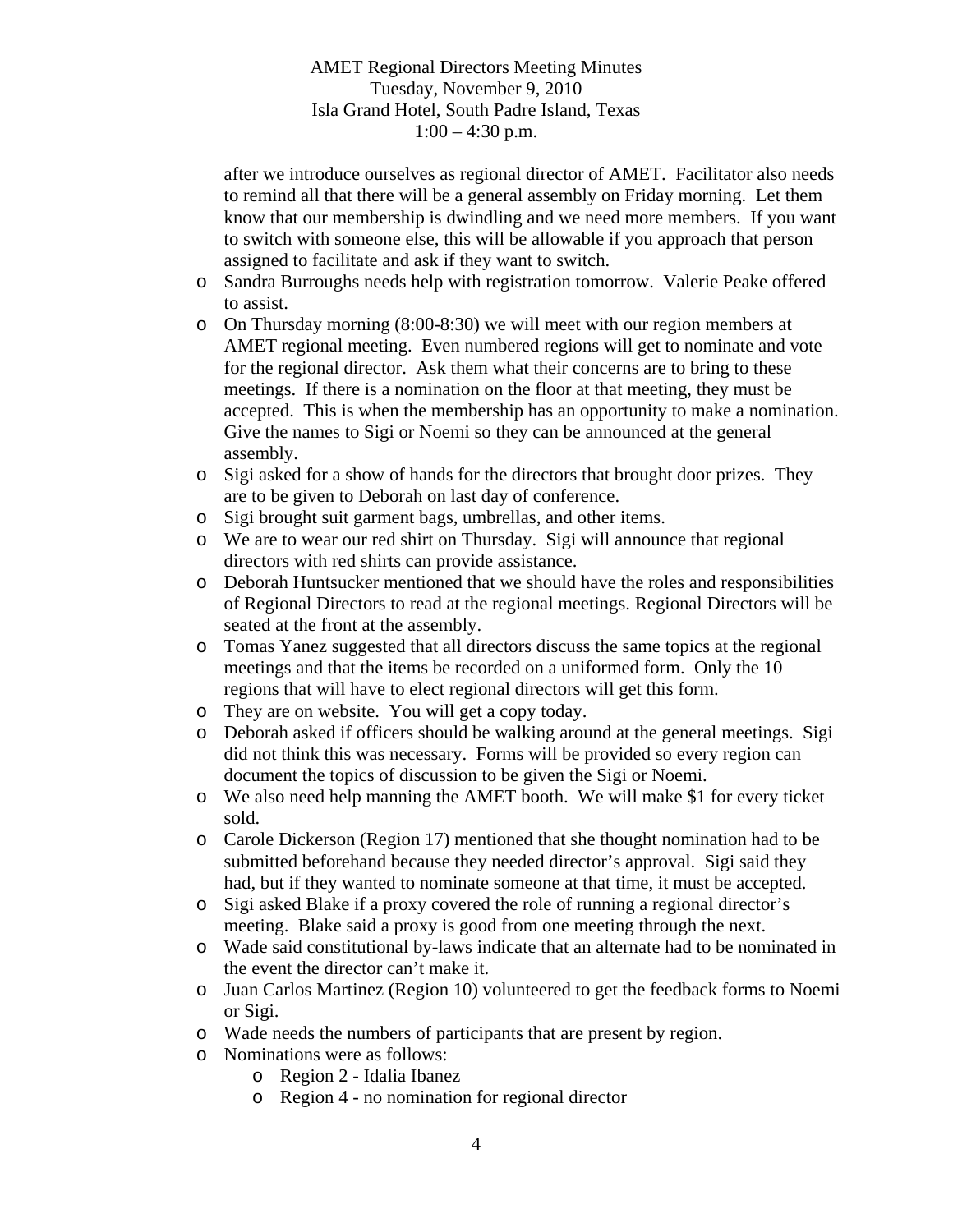- o Region 6 Linda Aranda
- o Region 8 Carole Dickerson
- o Region 10 Dora Morón was nominated
- o Region 12 No nomination
- o Region 14 Emilia Moreno
- o Region 16 Cecilia Cates
- o Region 18 Aurora Dominguez
- o Region 20 Paula Renken

### VII. SCHOLARSHIP

- Valerie Peake announced that HEB donated \$12,500 for the runners up.
- A former exemplary student that is now a manager in public relations for HEB found out about our scholarships and initiated the donation. She was then invited to be the keynote speaker at conference.
- Valerie has made contact with 6 of the winners.
- She will post the scholarship on the AMET website by December.
- She is proposing that application be turned in by April  $30<sup>th</sup>$
- Applications should be sent to regional directors before submitting to AMET so the director can check that all documentation is correct. If something is missing or incorrect, director could send a message to the students before sending to Valerie.
- If we are interesting in scoring, Valerie can send the score sheets.
- Must be postmarked to regional directors by April  $30<sup>th</sup>$  and get them to Valerie by first week of May.
- Blake Powell donated free tickets (\$100/plate) to attend fundraiser in Dallas at Flight Museum at Love Field; Wednesday, December 8<sup>th</sup> (8pm) for Friends of Texas Public Schools. Blake Powell will be there. Must RSVP under Blake Powell for ticket to be good.
- $\bullet$  Break at 2:30 p.m.
- Meeting was resumed at 2:50 p.m.

#### VIII. BY-LAWS COMMITTEE UPDATE

- Two handouts were distributed: One listed all recommended changes; other was the new By-Laws with the changes incorporated.
- Tadeo Reyna recommended changing (4.05): "No director will cast vote by proxy." To authorize proxy to vote.
- Sigi also suggested that directors are allowed to vote my mail or Email (4.05): "Directors who are not present at meeting may vote by mail or Email on the election of officers or …by phone or Email."
- Mike McCallum asked Wade how ACET accepted the vote. ACET does not allow vote by proxy, phone or Email.
- Roger Rosenthal added that in D. C. there are laws that no proxy is allowed in executive board meetings but are allowed for membership. Board would not be allowed proxy for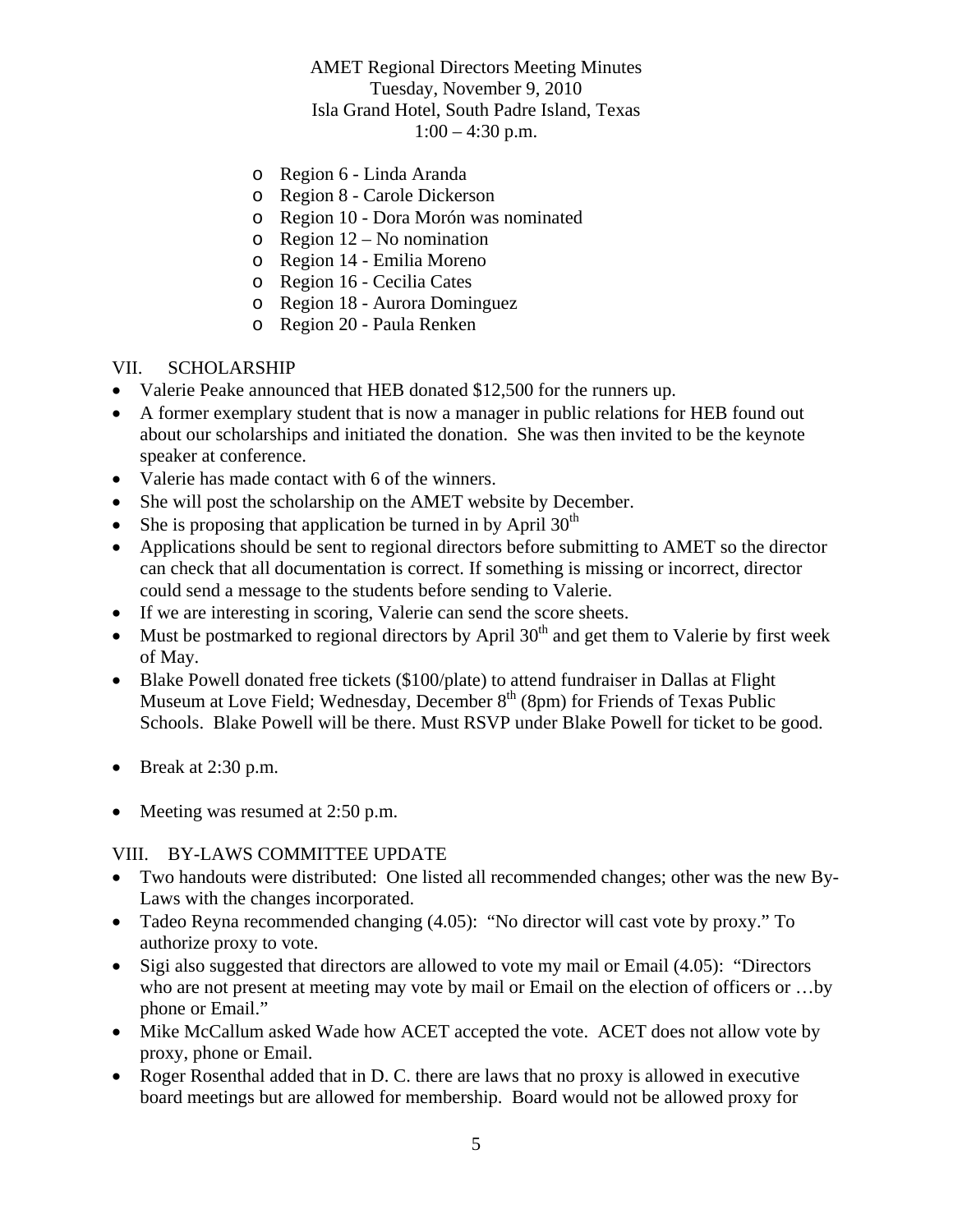quorum or voting. But for meetings where all state directors vote, proxy is allowed. AMET is a large board and is equated to 50 states. NASDME has 10 executive board members; 50 states; and general membership. AMET has 6 people on executive board. Texas has a different law. In D. C. conference calls are allowed for meetings, quorums allowed by way of conference calls. Email is also legal. In AMET, quorum is 14 people. We could have some language about limiting the proxy. NASDME does not allow proxy to vote. An alternate is not when regional director is not available only when they bow out.

- Tadeo motioned that if allowable by Texas law, we should allow proxy to vote.
- Noemi asked if we could table it and move on.
- Roger said we could approve it subject to law.
- Jesus Vera asked for permission to speak. He reminded the board that this organization is unique and originally had taken into account that it would be difficult to get all directors together. ACET is 25 years old. AMET is only 5 years old. He was in full favor to have proxies as long as they follow acceptable procedures (in writing, etc.) set by this board. Then we can move forward on this issue. If a director can't vote by mail or Email, what good would the proxy be? We could say no more than 3 proxies may vote.
- Deborah asked for sample of wording.
- Noemi asked if we have a motion to subject a further approval by our attorney. Tadeo motioned as such; Christina Richardson seconded.
- (3.01) Regular Meetings. The Association shall hold "one general assembly meeting" so it needs to be added. Tomas Yañez warned that we need to be careful because we have 600 members. Noemi suggested we just add general assembly meetings.
- Linda Aranda (Region 6) motioned that (5.02) include the number of meetings that would take place. 5.04 will remain the same. Sigi seconded.
- Jesus Vela asked the rationale for having 2 meetings per year. Mike McCallum mentioned that they were connected to ESC meetings.
- Motion approved.
- Mike motioned that amendments at officers' meeting be approved. Tadeo seconded. Motion was approved.

#### IX. HARVEST OF HOPE (HOH)

- Phil Kellerman, President of HOH distributed the expenditure list for the year. Migrant Aid bumper stickers were also passed around.
- Phil is also the ESCORT Team leader for National Hotline. Only 2 people take all the calls from Texas Families: Alma Hinojosa and Phil Kellerman.
- Bob Levy director retired.
- Kim Muller is new director. She is former Mayor of town in NY. Hotline gets 10,000 calls per year. They don't get full funding from OME. Texas and other states support the Hotline.
- Kind of calls hotline get are: Kids looking for scholarships in Texas, work, medical services; many from the Valley need help with gas, tires, and auto services. Hotline never provides financial aid because they are MEP funded so the HOH get the default call. Hotline is an information and referral service, not financial aid center.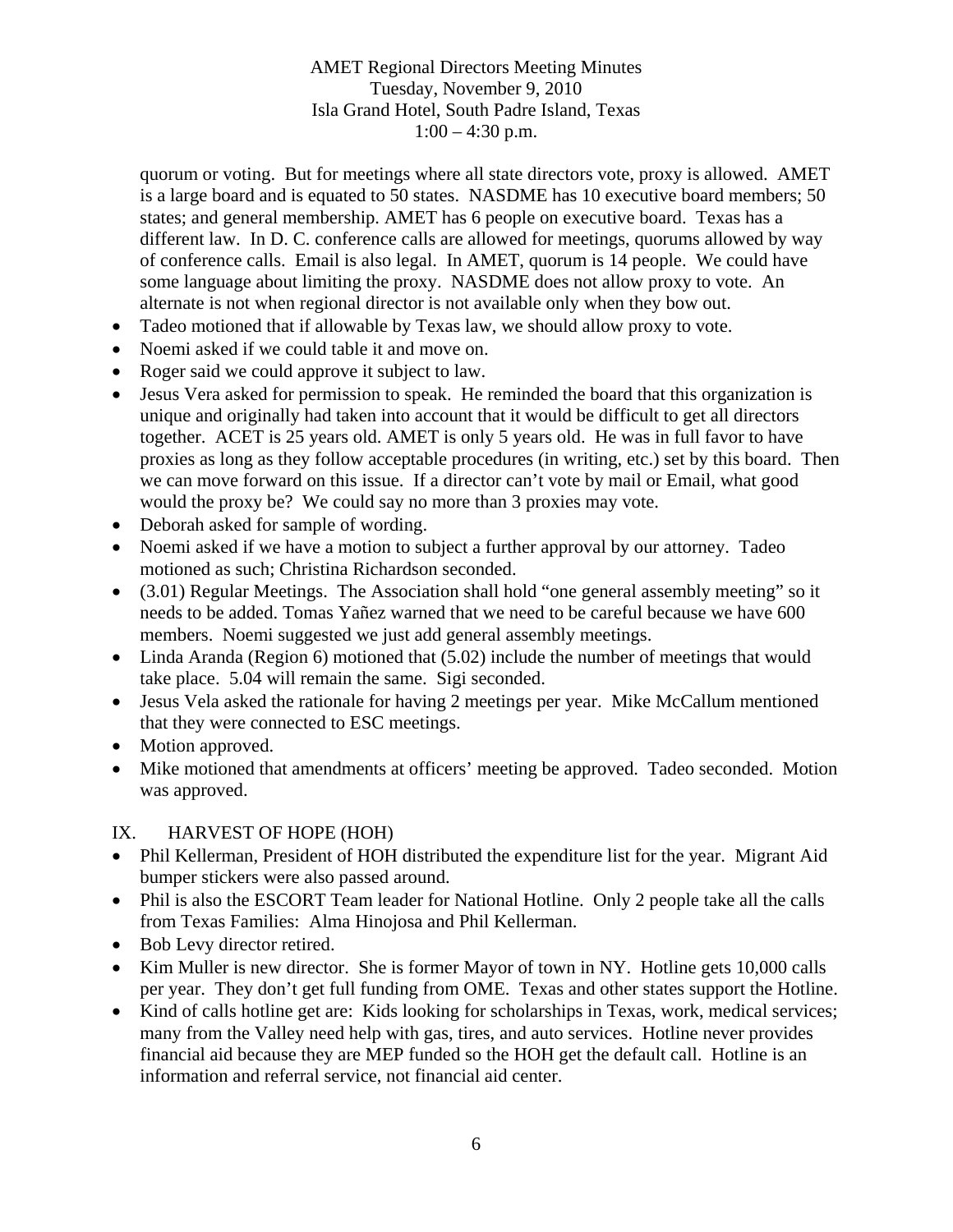- HOH has given \$838,000 since 1978. 60% goes to Texas families; 90% of that goes to Valley families. Phil said that the AMET donation of \$5,000 had to be for medical services and car breakdowns. HOH gets 200 calls for gas and tires. If they gave it for gas, it would be gone in 2 days.
- Mari Lester (Region 13) asked if HOH prioritizes to decide who gets funds. Phil said he likes to work with regional director or migrant advocate to ascertain that the family truly needs aid. If the family is on the road, he talks to the mechanic.
- In 2010 \$5,000 donation lasted 7 weeks
- HOH is much more involved in putting together fundraisers. Tom Romero organizes the fund raisers. He wants to recommend to AMET that they have a fundraiser in Texas. He just spoke to a Hip-Hop artist in Brownsville that wants to put a concert together. The artist gets the liquor money and HOH gets the door fees. T-shirts are bought for \$6 and HOH sell them for \$10. Kentucky had a silent auction that raised \$2,000. They sell coffee. One advocate wanted to raise funds for a migrant student that needed money for private college. He sent them coffee and they made \$750.
- It takes 4 months to set up a benefit. It does not depend on the time of year; but how well it is organized that will determine if they make money.
- National Center for Farmworkers Aid has temporary stopped offering financial aid for medical services. This is causing a lot of concern.
- HOH will sell calendars for \$12 dollars. All the money he makes at AMET will go to Texas Fund
- X. STUDENT INSURANCE
	- Jack was not able to be with us and Blake had to leave. So the topic of Student Insurance will be tabled.

# XI. REMARKS FROM PAST PRESIDENT

• Mike McCallum is very proud of AMET that has brought so much to our families. HEB and WAL-Mart give but it takes someone that will contact them. He knows it is expensive to come to these meetings and many directors are not permitting travel. He wants to thank Wade and Sandra Burroughs for all they do. \$30,000 is not enough; much of what they do is their donation. If you are a director and can't make these meetings, we need to let Sigi and Noemi know.

# XII. REMARKS FROM IN-COMING PRESIDENT

- Sigi reiterated the concern that Mike alluded to, the topic of not being able to make it to the meetings. We do have low attendance for the committee meetings. Sigi asked that AMET consider paying for travel of committee members to committee meetings, State Conference Committee Meetings and any meetings. Suggestion is to have this by reimbursement for the officers, committee, and any meetings President calls; not including the local meetings.
- Deborah made a motion that AMET pay by reimbursement committee members at a per diem at allowable State expenses to maximum of 2 meetings. Tadeo Reyna seconded.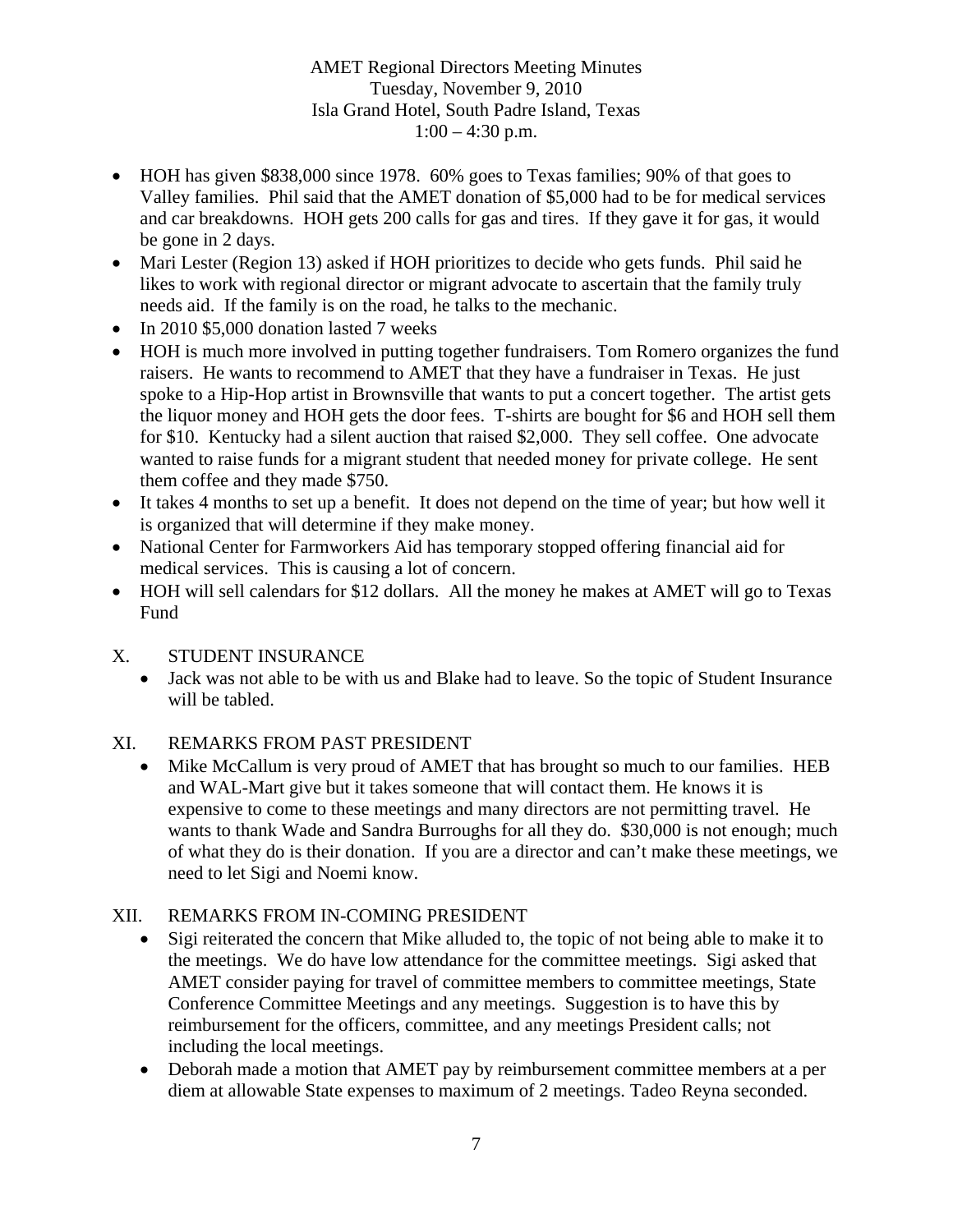- Dick Van Hoose (Region 17) asked what this expense would be. Sigi asked Wade what the estimate is. Wade said it was approximately \$10,000. Meeting needs to be where the conference will be held.
- Mike McCallum said it needs to have a cap.
- Sigi wanted it to be reviewed every year.
- No one stepped up to run for President Elect so president will have to appoint someone. If conference is going to continue, we need AMET to pay for this.
- Jesus Vela said the job of President Elect is critical and time-consuming.
- Mariette Burt (Region 11) wanted clarification that we are talking about only committee meetings (normally 2 meetings at conference site) only.
- Jennifer Rutherford (Region 15) asked if we could limit it to 2 meetings.
- Dick is there going to be a limit?
- Sigi answered that it was usually 2 days
- Tadeo seconded the amended motion
- Motion passed unanimously.
- Roger Rosenthal reminded that Wade could get free meeting rooms for the committee members when he negotiates with hotels.
- Sigi will appoint president elect so it would be easier if we have a conference planner. He needs a conference planner. He doesn't know what cost this person would involve. Not eliminating Wade (Executive Director) or Valerie (Program) or Sigi (President).
- Jesus said someone has to write qualifications/specifications and it must be very clear what is expected of conference planner.
- Sigi wants same committee for next year's conference.
- Deborah said we should vote on whether we vote if we have one and decide spec. later.
- Jennifer made a motion that Sigi look into conference planner/facilitator and come up with a figure to bring it to February  $7<sup>th</sup>$  meeting. Regional Director's Meeting will be in McAllen at the same time of Credit Accrual Workshop.
- Deborah seconded the motion.
- Linda asked the difference between Executive Director and Conference Planner. Wade explained that the planner would take care of all the speakers and presentations.

#### XIII. SPECIAL GUEST

- Board Empowerment Training so directors can be empowered as directors was conducted by Roger Rosenthal from Washington Migrant Advocate.
- Roger began by saying he was honored to be here and be asked to speak. He brings us the national perspective to see what we do for our migrant students and families as so important.
- Global perspective-Roger has always viewed us in Texas as the "real deal". Our families travel the most (to 48 States). Most are in deep poverty and live in very bad conditions simply to survive and get groceries in homes where they don't even eat; to have shelter; and these are folks that in good times don't get benefits of what they harvest. Think about what is on the table of Thanksgiving Day that was picked by our migrant families. Those of us that were considered middle class are having trouble making it. Think about